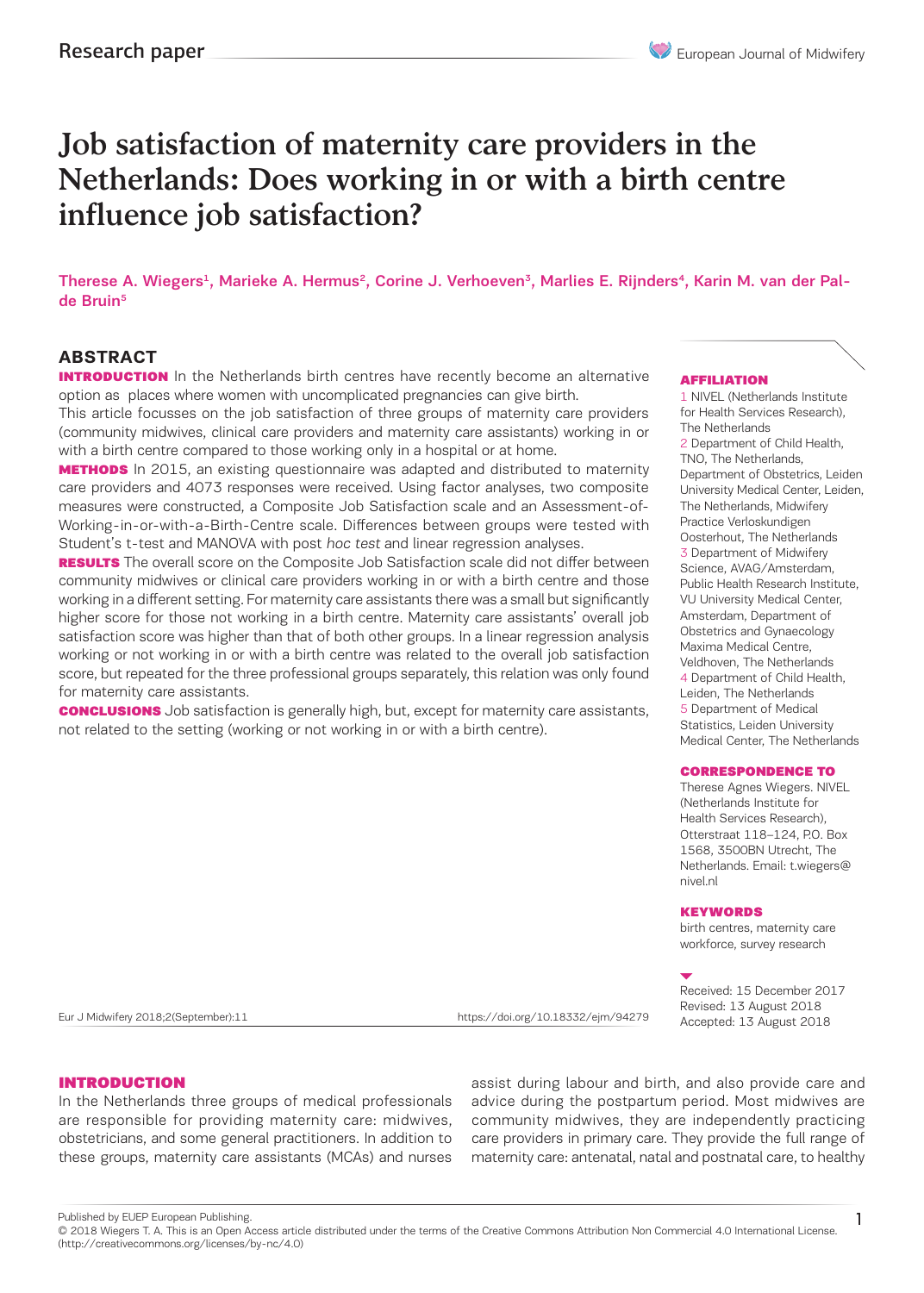women with uncomplicated pregnancies and births. In case of an underlying pathology, threatening complications or a request for pharmacological pain relief, a woman will be referred to an obstetrician in a hospital. Women with uncomplicated pregnancies previously had two options where to give birth, at home or in a hospital, both assisted by their own community midwife. However, recently, birth centres have become an alternative option in a number of regions in the Netherlands. Most birth centres do not employ a full staff of care providers but have agreements with community midwives to bring their clients to give birth in the birth centre, and with hospitals to refer clients in need of specialist care. A birth centre in the Netherlands is primarily an alternative location, not an alternative form of care. The majority of birth centres are located in a hospital but separated from the obstetric department.

Job satisfaction of care providers is one of the aspects to be considered in measuring the success of organisational changes, like the introduction of birth centres, but recent studies on job satisfaction among maternity care providers are scarce. A qualitative study by Warmelink et  $al<sup>1</sup>$  showed that direct client contact, positive support and teamwork, as well as the ability to work independently and autonomously, led to higher levels of satisfaction among Dutch primarycare midwives. However, no studies are available about job satisfaction among other professions in maternity care in the Netherlands.

In the last few decades the number of home births in the Netherlands has decreased rapidly<sup>2,3</sup>, from about 25% in 2000 to 13% in 2015. One of the reasons is the increased number of referrals to secondary care before and during labour (from about 46% in 2000 to 58% in 2015)<sup>2,3</sup>. Another reason could be the renewed discussions about the safety of home births, following the EURO-Peristat publications about perinatal mortality4. Because of this, fewer women choose to give birth at home, leading to an increased number of births in the hospital, assisted by a community midwife (from about 12% in 2000 to  $16\%$  in 2015)<sup>2,3</sup>. Responding to the Peristat publications, a strategic review of maternity services<sup>5</sup> was performed, leading to a changing maternity service provision in the Netherlands, with the emphasis shifting towards more integrated care<sup>6</sup>.

The growing number of birth centres parallels the decrease in home births and the discussions about integrated care. Before 2000 only a few birth centres, called maternity clinics, existed in the Netherlands, but in the last ten to fifteen years their number increased rapidly<sup>7</sup>. Because birth centres are relatively new and there is discussion about their role in the changing maternity care system in the Netherlands, the Dutch Birth Centre Study was initiated to evaluate the effects of birth centre care on quality of care, experiences of clients and caregivers, economic outcomes and implications for future implementation of birth centre care<sup>8</sup>. After formulating the definition of a birth centre in the Netherlands<sup>7</sup>, the study identified 23 birth centres that were operational in September 2013. A sub-study of this project, focussing on the experience of caregivers, is presented in this article.

The research questions for this sub-study are: 'Is there

a difference in job satisfaction of care providers working regularly or occasionally in or with a birth centre, compared to care providers working only in other settings.' and 'How do care providers working in or with a birth centre assess that workplace?'.

#### **METHODS**

### **Data collection**

Early in 2015 a questionnaire was distributed online through professional organisations of all professionals in maternity care and through hospitals to community midwives, clinical midwives, gynaecologists/obstetricians, paediatricians, maternity care assistants and obstetric nurses. No selection was made, everyone was invited to respond. The questionnaire was available from February 2015 until April 2015. In the third week of March, a reminder email was sent to all midwifery practices and other contact persons, and further reminders were placed on the KNOV-website (KNOV: Royal Dutch Organization of Midwives), and in forums such as the hospital midwives' group within the KNOV.

The design and planning of this cross-sectional study were presented to the Medical Ethics Committee of the UMCU (University Medical Centre Utrecht), which confirmed that an official ethical approval of this study was not required.

#### **Questionnaire development**

In cooperation with two other maternity care related studies in the Netherlands, an existing questionnaire was adapted for use among care providers in maternity care. The questionnaire is based on a validated instrument<sup>9</sup> and consists of 10 themes with a total of 81 questions. The themes were: 1) general background, 2) staffing and organisation, 3) job demands and tasks, 4) social support in the workplace and closeness, 5) cooperation, 6) arrangements and handover, 7) autonomy, 8) development opportunities, 9) financial assessment and satisfaction, and 10) influence of the job on the private life. Except for Theme 1, answers were on a 4-point scale ranging from 'totally disagree' to 'totally agree'. The questions were irregularly positively and negatively formulated but all answers were coded with 1 (the most negative) and 4 (the most positive) response with regard to job satisfaction, resulting in a neutral value of 2.5.

Two of the three studies added questions to the questionnaire, specific for their own research topic. For the Dutch Birth Centre Study, 21 questions related to working in or with a birth centre were added. All care providers were asked whether or not they worked in or with a birth centre, regardless of the intensity of that work relation (on a regular basis or occasionally).

Experiences of working in or with a birth centre were measured on four themes with a total of 14 questions also with answers on a 4-point scale ranging from 'totally disagree' to 'totally agree'. These themes were: organisation, cooperation, location, and working conditions. Again, the questions were irregularly positively and negatively formulated but all answers were coded with 1 (the most negative) and 4 (the most positive) response with regard to work experiences. Nine of these questions also provided the option to answer: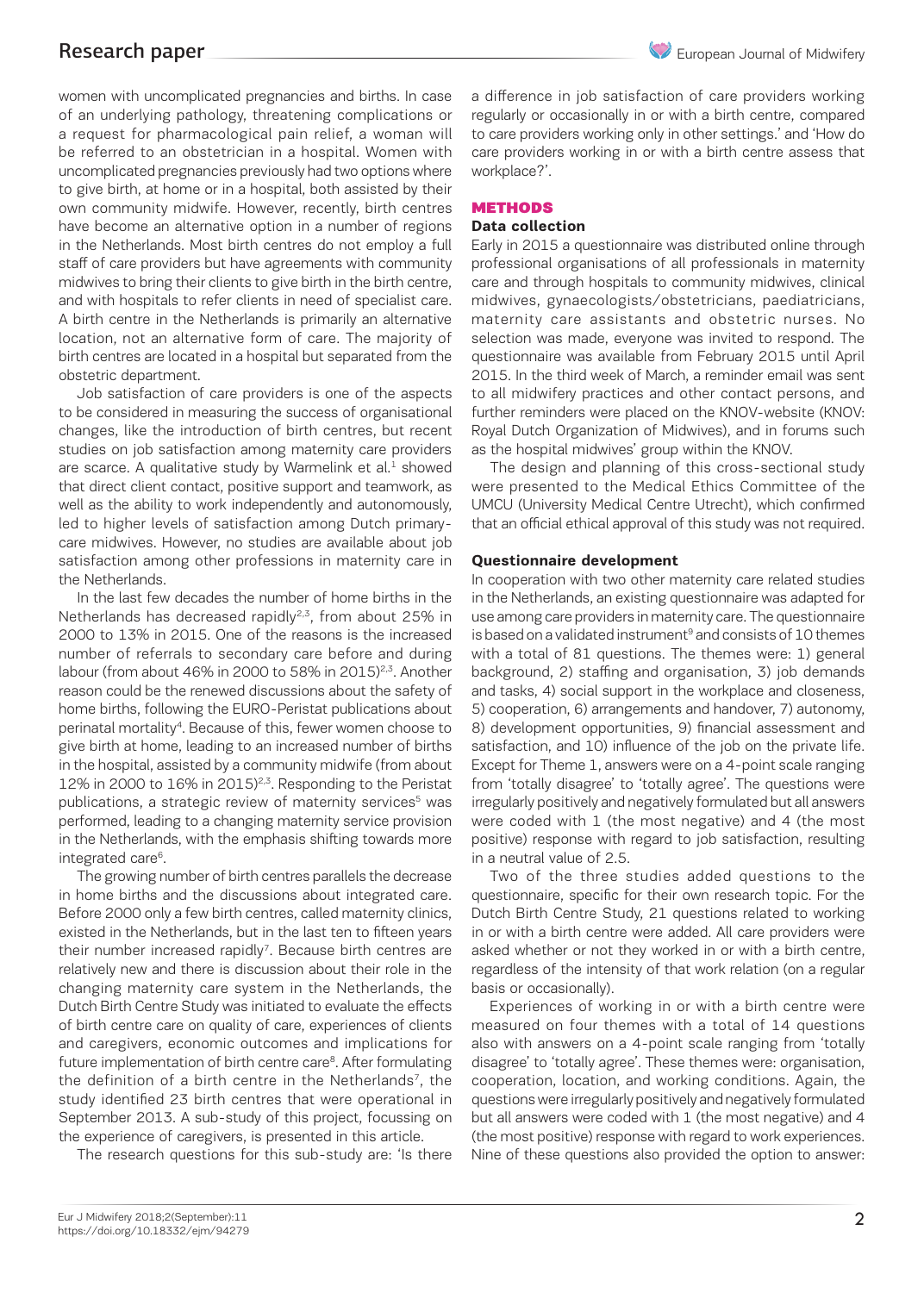'I don't know' or 'not applicable'. Finally, care providers were asked to indicate on a 4-point scale, ranging from 'not at all' to 'very much', how much the local birth centre had a positive influence on their job satisfaction.

#### **Statistical analyses**

Factor analyses were used to construct two composite measures, a Composite Job Satisfaction scale for all maternity care providers and an Assessment-of-Workingin-or-with-a-Birth-Centre scale for care providers working regularly or occasionally in or with a birth centre.

Three groups of care providers: maternity care assistants (MCA), community midwives (CoM) and clinical care providers (CCP) (clinical midwives, obstetricians, paediatricians and obstetric nurses), working regularly or occasionally in or with a birth centre were compared to those working only in other settings. The clinical care providers, although of different professional background (40.3% obstetrician, 17.4% clinical midwife, 21.1% obstetric nurse, 16.2% paediatrician, 5% other), were combined into one group, as working in a clinical setting is what differentiates them from both other groups of comparison, i.e. community midwives and maternity care assistants, who may assist a woman giving birth in a hospital, but are not part of the clinical setting.

Within the group of care providers working in or with a birth centre, comparisons were made between the three groups. Differences between groups were tested with Student's t-test and MANOVA with post hoc test. A linear regression analysis was conducted for the total group of professionals and for the three groups separately with the Composite Job Satisfaction scale as dependent variable. A p-value < 0.05 was considered to be statistically significant. SPSS was used for the analyses.

#### RESULTS

#### **Participants**

In all, 4073 respondents completed the questionnaire. Of

these, 224 respondents were excluded from the analyses: 49 not working as a maternity care provider; 56 with a profession other than community midwife (CoM), clinical care provider (CCP) or maternity care assistant (MCA); and 119 who did not fill in their profession. This resulted in a total of 3849 respondents of whom 1038 (27%) were regularly or occasionally working in or with one of the birth centres included in the Dutch Birth Centre Study. An overview of the respondent's occupation is seen in Table 1. A response rate could not be calculated because it is unknown how many professionals received the invitation to fill in the questionnaire. However, the total study population, eligible for this study, consists of about 9000 MCA<sup>10</sup>, 2000 CoM<sup>10</sup> and 4600 CCP ( $\pm$  800 clinical midwives<sup>11</sup>,  $\pm$  800 Gyn/Obs<sup>12</sup>,  $±$  2800 O&G nurses $^{13}$ ).

We did ask the care providers working in or with one of the birth centres what percentage of their clients received birth centre care, in order to have an idea of their involvement with birth centres. For only a few in each group (2.3% MCA, 1.3% CoM, 2.9% CCP) all clients receive (some of their) care in a birth centre. For the majority (68% MCA, 61% CoM, 84% CCP), 50% or less of their clients receive care in a birth centre.

As seen in Table 2, average age differs between

#### *Table 1. Respondents by profession*

|                                    | Total | number with birth<br>centre (BC)<br>n(%) | Working in/ Not working<br>in/with birth<br>centre (not BC)<br>n(%) |
|------------------------------------|-------|------------------------------------------|---------------------------------------------------------------------|
| Community midwives<br>(CoM)        | 406   | 154 (37.9)                               | 252 (62.1)                                                          |
| Clinical care providers<br>(CCP)   | 598   | 142 (23.7)                               | 456 (76.3)                                                          |
| Maternity care<br>assistants (MCA) | 2845  | 742 (26.1)                               | 2103 (73.9)                                                         |
| Total number                       | 3849  | 1038 (27.0)                              | 2811 (73.0)                                                         |

|                                                    | <b>Community midwives (CoM)</b> |                            |                        | <b>Clinical care providers (CCP)</b> | <b>Maternity care assistants (MCA)</b> |                             |  |
|----------------------------------------------------|---------------------------------|----------------------------|------------------------|--------------------------------------|----------------------------------------|-----------------------------|--|
|                                                    | <b>BC</b><br>$(N=154)$          | <b>Not BC</b><br>$(N=252)$ | <b>BC</b><br>$(N=142)$ | <b>Not BC</b><br>$(N=456)$           | <b>BC</b><br>$(N=742)$                 | <b>Not BC</b><br>$(N=2103)$ |  |
| Average age (years)                                | 39.2                            | 37.3                       | 46.5                   | 46.4                                 | 47.4                                   | 47.1                        |  |
| Percentage female                                  | 99.4                            | 98.7                       | 83.1                   | 77.8                                 | 99.7                                   | 99.3                        |  |
| Employment status (%)                              |                                 |                            |                        |                                      |                                        |                             |  |
| Employed                                           | 9.7                             | 7.6                        | 69.7                   | 73.0                                 | 90.8                                   | 87.4                        |  |
| Self-employed                                      | 79.2                            | 80.6                       | 28.2                   | 24.9                                 | 6.9                                    | 8.7                         |  |
| Locum                                              | 9.7                             | 11.0                       | 1.4                    | 0.7                                  | 0.4                                    | 0.6                         |  |
| Other                                              | 1.3                             | 0.8                        | 0.7                    | 1.4                                  | 1.9                                    | 3.3                         |  |
| Total work experience in<br>maternity care (years) | 13.8                            | 12.3                       | 18.2                   | 17.2                                 | 14.9                                   | 16.1                        |  |
| Work experience in<br>current job (years)          | 10.4                            | 9.4                        | 12.2                   | 11.7                                 | 10.0                                   | 11.2                        |  |
| Working hours per week                             | 42.9                            | 44.0                       | 37.8                   | 39.2                                 | 22.7                                   | 22.3                        |  |

### *Table 2. Background of respondents*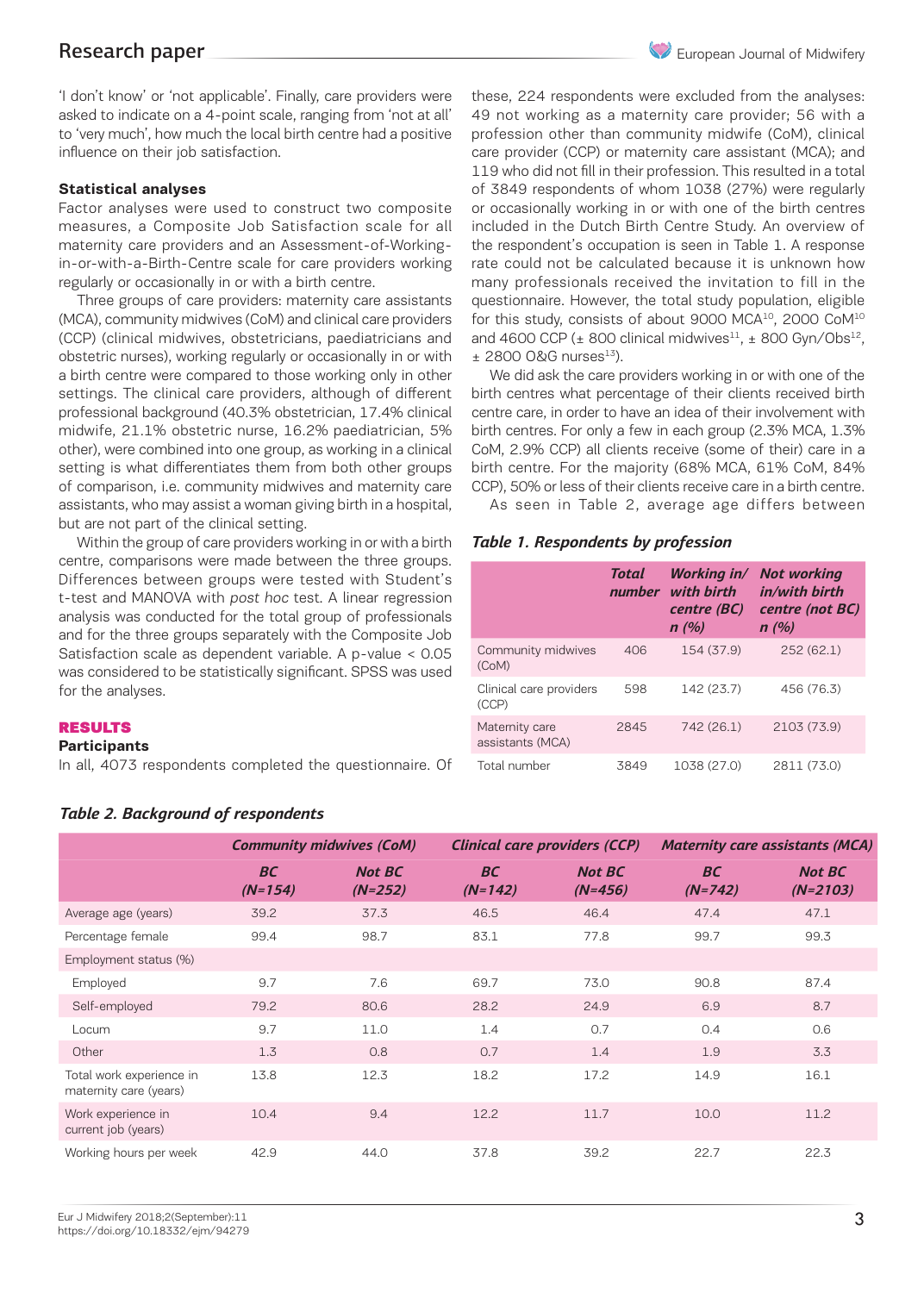professions, with community midwives being younger than other care providers. Men are clearly the exception among community midwives and maternity care assistants, but less among clinical care providers. The majority of community midwives and about one in four clinical care providers are self-employed. Clinical care providers are the most experienced in maternity care, as well as in their current jobs, while community midwives work on average the most hours per week, about twice as many as maternity care assistants.

### **Comparison of job satisfaction between different groups of care providers**

For the Composite Job Satisfaction scale initially 13 factors were identified, with Cronbach's alpha ranging from 0.71 to 0.99. One factor, 'social support from supervisor', was excluded from the Composite Job Satisfaction scale because it was not applicable to the majority of community midwives and more than a quarter of the clinical care providers, because they are self-employed.

Figure 1 shows the scores on the factors included in the Composite Job Satisfaction scale for the three different groups of care providers, regardless of their work setting. In general, maternity care assistants show higher levels of job satisfaction than the other care providers. Maternity care assistants score significantly different than both other groups on ten of the twelve factors and on the Composite Job Satisfaction scale. Only on the factor 'social support from colleagues' the difference with clinical care providers is not significant and on the factor 'trust' the difference with community midwives is not significant. Significant differences between community midwives and clinical care

# *Figure 1. Factors included in the Composite Job Satisfaction scale (range 1–4) for the three groups of care providers: maternity care assistants (MCA), community midwives (CoM) and clinical care providers (CCP), with neutral value 2.5*



\* significant difference between MCA and both other groups ^ significant difference between MCA and CoM # significant difference between MCA and CCP \$ significant difference between CoM and CCP

providers are found on the factors 'staffing', 'social support other professions', 'influence work on private life', and 'expectations'.

### **Comparison of job satisfaction between care providers working regularly or occasionally in or with a birth centre and care providers working only in other settings**

Figure 2 shows the score on the Composite Job Satisfaction scale of different groups of care providers working regularly or occasionally in or with a birth centre, and care providers working only in other settings. The average score for the three groups of care providers working in or with a birth centre is 3.01, for the care providers working only in other settings the average score is 3.05. This difference is statistically significant (t=4.14, p<0.05), but looking at the different groups, this difference is only found among maternity care assistants. For community midwives and for clinical care providers there is no difference in the score on the Composite Job Satisfaction scale between both groups, but for maternity care assistants the score on the Composite Job Satisfaction scale is slightly higher for those not working in or with a birth centre (not BC) (3.09 vs 3.04, t=4.35, p<0.05).

*Figure 2. Composite Job Satisfaction scores of different groups of care providers: maternity care assistants (MCA), community midwives (CoM) and clinical care providers (CCP) regularly or occasionally working in or with a birth centre (BC) and care providers working only in other settings (not BC), range 1–4 with neutral value 2.5* 



Table 3 shows the scores on the factors included in the Composite Job Satisfaction scale for different groups of care providers by work setting. On individual factors some differences are found between the settings, but they are not tested, because of the many tests involved, with the risk of chance significances. However, one finding deserves mentioning, community midwives are the only ones to score lower than neutral: a score of 2.22 (BC) and 2.32 (not BC) on the factor 'influence work on private life', and a score of 2.46 for those working regularly or occasionally in or with a birth centre on the factor 'job demands'. All other scores for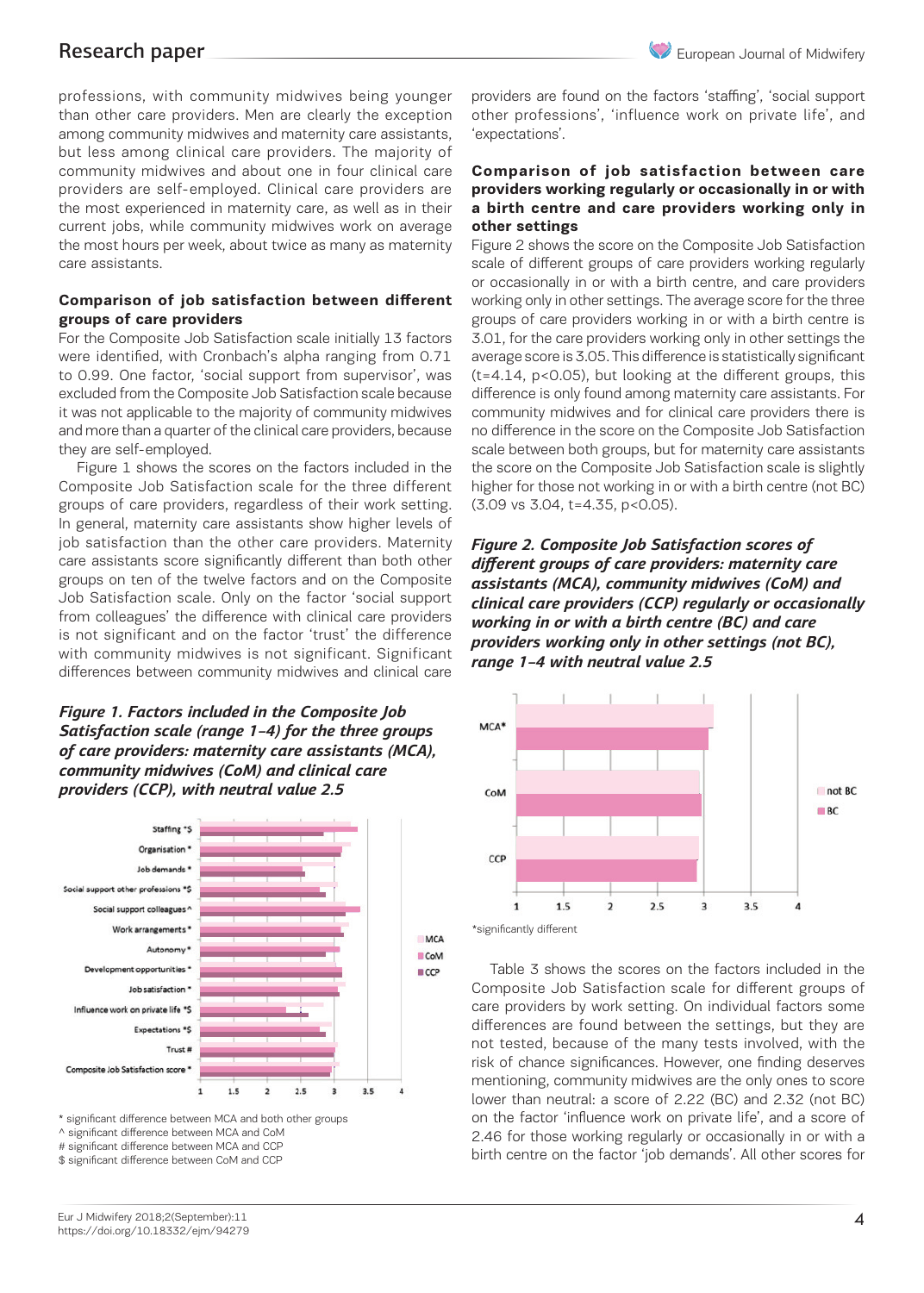*Table 3. Job satisfaction of respondents working regularly or occasionally in or with a birth centre (BC) or working only in other settings (not BC), range 1–4 with neutral value 2.5*

|                                         | <b>Community midwives (CoM)</b> |      |               | <b>Clinical care providers (CCP)</b> |           |               | <b>Maternity care assistants (MCA)</b> |           |               |
|-----------------------------------------|---------------------------------|------|---------------|--------------------------------------|-----------|---------------|----------------------------------------|-----------|---------------|
|                                         | <b>Total</b>                    | BC   | <b>Not BC</b> | <b>Total</b>                         | <b>BC</b> | <b>Not BC</b> | <b>Total</b>                           | <b>BC</b> | <b>Not BC</b> |
| Staffing $(3^*)$                        | 3.34                            | 3.35 | 3.32          | 2.83                                 | 2.81      | 2.84          | 3.25                                   | 3.19      | 3.26          |
| Organisation (4)                        | 3.11                            | 3.08 | 3.12          | 3.10                                 | 3.12      | 3.09          | 3.23                                   | 3.21      | 3.24          |
| Job demands (6)                         | 2.51                            | 2.46 | 2.54          | 2.55                                 | 2.50      | 2.57          | 3.01                                   | 2.97      | 3.02          |
| Social support other<br>professions (5) | 2.75                            | 2.76 | 2.73          | 2.86                                 | 2.90      | 2.85          | 3.04                                   | 3.00      | 3.05          |
| Social support colleagues (5)           | 3.37                            | 3.37 | 3.38          | 3.15                                 | 3.12      | 3.16          | 3.15                                   | 3.12      | 3.17          |
| Work arrangements (4)                   | 3.06                            | 3.09 | 3.04          | 3.13                                 | 3.09      | 3.14          | 3.19                                   | 3.14      | 3.22          |
| Autonomy (5)                            | 3.07                            | 3.09 | 3.05          | 2.85                                 | 2.80      | 2.87          | 2.98                                   | 2.96      | 2.99          |
| Development opportunities (5)           | 3.11                            | 3.17 | 3.06          | 3.12                                 | 3.09      | 3.13          | 3.01                                   | 3.00      | 3.02          |
| Job satisfaction (7)                    | 3.03                            | 3.02 | 3.03          | 3.06                                 | 2.99      | 3.08          | 3.16                                   | 3.12      | 3.18          |
| Influence work on private life<br>(3)   | 2.28                            | 2.22 | 2.32          | 2.61                                 | 2.58      | 2.62          | 2.84                                   | 2.82      | 2.86          |
| Expectations (8)                        | 2.76                            | 2.76 | 2.76          | 2.88                                 | 2.87      | 2.88          | 2.96                                   | 2.93      | 2.98          |
| Trust (6)                               | 3.01                            | 3.02 | 3.01          | 2.99                                 | 3.00      | 2.98          | 3.05                                   | 3.01      | 3.06          |
| Composite Job Satisfaction<br>score     | 2.95                            | 2.95 | 2.95          | 2.93                                 | 2.91      | 2.94          | 3.07                                   | 3.04      | 3.09          |

\*number of questions in the factor

all three groups of professionals are on the positive side of the scale, i.e. at or above 2.5.

Linear regression analysis was performed for the total group of professionals with the Composite Job Satisfaction scale as dependent variable and average age, profession, years of experience in their profession, years of experience in their current work setting, number of working hours per week, and working or not working in or with a birth centre as independent variables, using the backward method. As seen in Table 3, three of these six variables were related to the job satisfaction score: number of working hours per week (β=-0.038, 95% CI: -0.002–0.000), profession (β=-0.193, 95% CI: -0.088 – -0.057), and working or not working in or with a birth centre (β=-0.076, 95% CI: -0.066 – -0.024). When repeated for the three professional groups separately, for maternity care assistants only the variable working or not working in or with a birth centre was related to the job satisfaction score (β=-0.092, 95% CI: -0.079 – -0.029), with higher job satisfaction among maternity care assistants not regularly or occasionally working in or with a birth centre. For community midwives the only variable remaining was the years of experience in their profession, with higher job satisfaction related to fewer years of experience (β=-0.117, 95% CI: -0.007 – 0.000). For clinical care providers no single variable remained in the analysis.

# **Assessment of working in or with a birth centre**

For the Assessment-of-Working-in-or-with-a-Birth-Centre scale four factors were identified, with Cronbach's alpha ranging from 0.63 to 0.88, but the number of valid responses for the composite scale was low, due to the large number of respondents, especially maternity care assistants (63%)

and clinical care providers (70%), who indicated they did not know the answer to one or more of the questions.

Figure 3 shows the care providers' assessment of working in or with a birth centre. All scores are on the positive side of the scale. In contrast to the scores on the Composite Job Satisfaction scale, maternity care assistants score on all four factors lower than both other groups of care providers. On the factor 'organisation', maternity care assistants score significantly lower than clinical care providers, on the factor 'cooperation' maternity care assistants score significantly lower than both community midwives and clinical care

# *Figure 3. Assessment of working in or with a birth centre by maternity care assistants (MCA), community midwives (CM) and clinical care providers (CCP), range 1–4 with neutral value 2.5*



# significant difference between MCA and CCP

significant difference between MCA and both other groups

^ significant difference between CCP and both other groups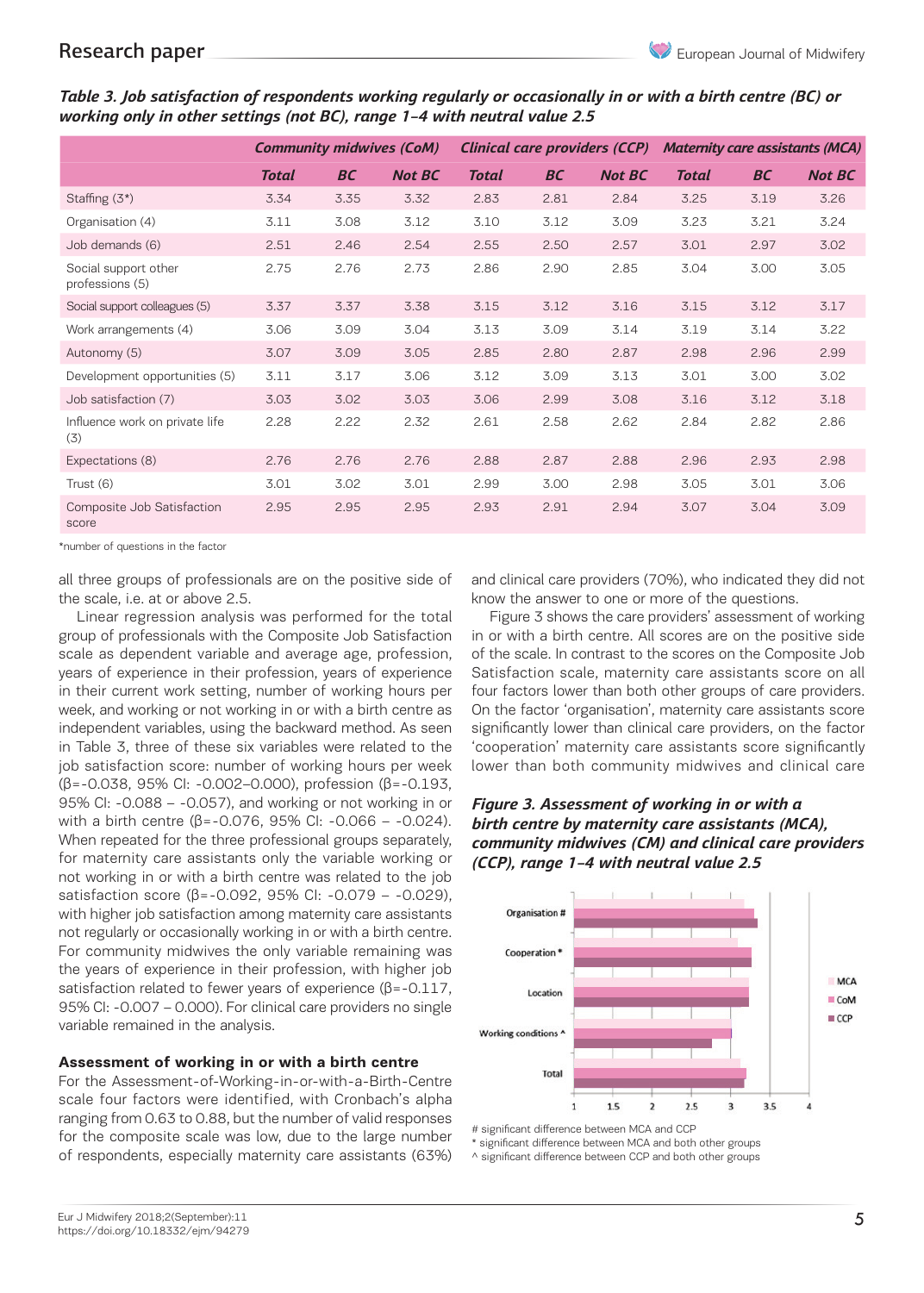providers, while on 'working conditions' clinical care providers score significantly lower than both maternity care assistants and community midwives. On the factor 'location' and on the total score there are no differences between the groups.

Figure 4 shows that for 5 to 8% of care providers the birth centre has a large influence on their job satisfaction, while a minority in all three groups report that there is no influence. Whether this experienced influence is positive or negative is unclear, however.

# *Figure 4. Answers of maternity care assistants (MCA), community midwives (CoM) and clinical care providers (CCP) to the question: 'How much does the birth centre in your area influence your job satisfaction?'*



# **Comparison of job satisfaction between different birth centres**

In the Dutch Birth Centre Study, 23 birth centres are included and clustered according to their location (freestanding, alongside or on-site), and to their integration profile (low, intermediate or high)<sup>14</sup>. The above presented data have also been checked for meaningful differences between these clusters, but there was none.

# **DISCUSSION**

Birth centres are a relatively new phenomenon in the Dutch maternity care system. For women with an uncomplicated pregnancy who do not want to give birth at home, birth centres provide an alternative to a hospital birth, with a home-like atmosphere, all kinds of conveniences, and their own midwife and a maternity care assistant to support them during labour and birth. In the Dutch Birth Centre Study several aspects of birth centre care were studied<sup>4</sup>, including client experiences $15$ . In this sub-study we found that the overall score on the Composite Job Satisfaction scale is not different for community midwives and clinical care providers working regularly or occasionally in or with a birth centre compared to those working only in a different setting, while for maternity care assistants there was a small but significantly higher score for those not working in a birth centre. However, the maternity care assistants' overall job satisfaction score was higher than the scores of both other groups. The overall finding is that for community midwives and clinical care providers the setting (the birth centre) does not significantly influence their job satisfaction but we can only guess why. Maybe there is not enough distinction between the birth

centre and the maternity ward of the hospital, where lowrisk women can give birth assisted by their own midwife and where high-risk women receive specialist care. After all, most birth centres are located inside the hospital, on a different floor or even next to the obstetric ward.

We did find significant differences between community midwives and clinical care providers as groups, with higher scores for community midwives on the factor 'staffing', and lower scores on the factors 'social support other professions', 'influence work on private life' and 'expectations'. We also found that community midwives score negative on the factor 'influence of work on their private life'. This last finding has been found in other studies among midwives as well<sup>1</sup>, which is confirmed by the fact that it is found for both groups of midwives, those working regularly or occasionally in or with a birth centre and those working only in other settings.

Regarding the care providers' assessment of working in or with a birth centre, we found that maternity care assistants were less positive than both other groups. The reason for this difference is not immediately clear but may be related to their limited experience with birth centres. Most maternity care assistants only work occasionally in a birth centre. Maternity care assistants work most of their time in private homes, providing care and support to families in the first week after the baby is born. Moreover, their involvement with childbirth, at home or in a hospital or birth centre, is only part of their job. Therefore it could be that they are or feel less involved in the organisation of a birth centre and the cooperation with other care providers.

Among the care providers working regularly or occasionally in or with a birth centre, clinical care providers are less positive about 'working conditions' than both community midwives and maternity care assistants. We have no explanation for this result, other than the fact that most clinical care providers are only indirectly involved with birth centres. Only when clients are referred to clinical care there will be contact between care providers in the birth centre and clinical care providers. Most of the time the referred clients will have to be transferred from the birth centre to the clinical department. Only in a few cases the clinical care providers will enter the birth centre to take over the care from the community midwife.

We found that maternity care providers are generally satisfied with the place they have chosen to work in. However, the different birth settings may be of more significance to the choices and experiences of couples having their baby than to the care providers assisting with childbirth. In addition, further research needs to address the job demands of midwives, as well as the influence of work on their private life.

This study has a number of limitations. First, there is no way of telling how selective our study population is, because we do not know how many and which professionals did not receive the invitation to fill out the questionnaire and who declined to respond. Secondly, it is possible that our questionnaire was not specific enough to discern a difference between care providers working in or with a birth centre and those working only in other settings. Moreover, every respondent who answered that they worked in or with a birth centre was included in that sub-group, regardless of the